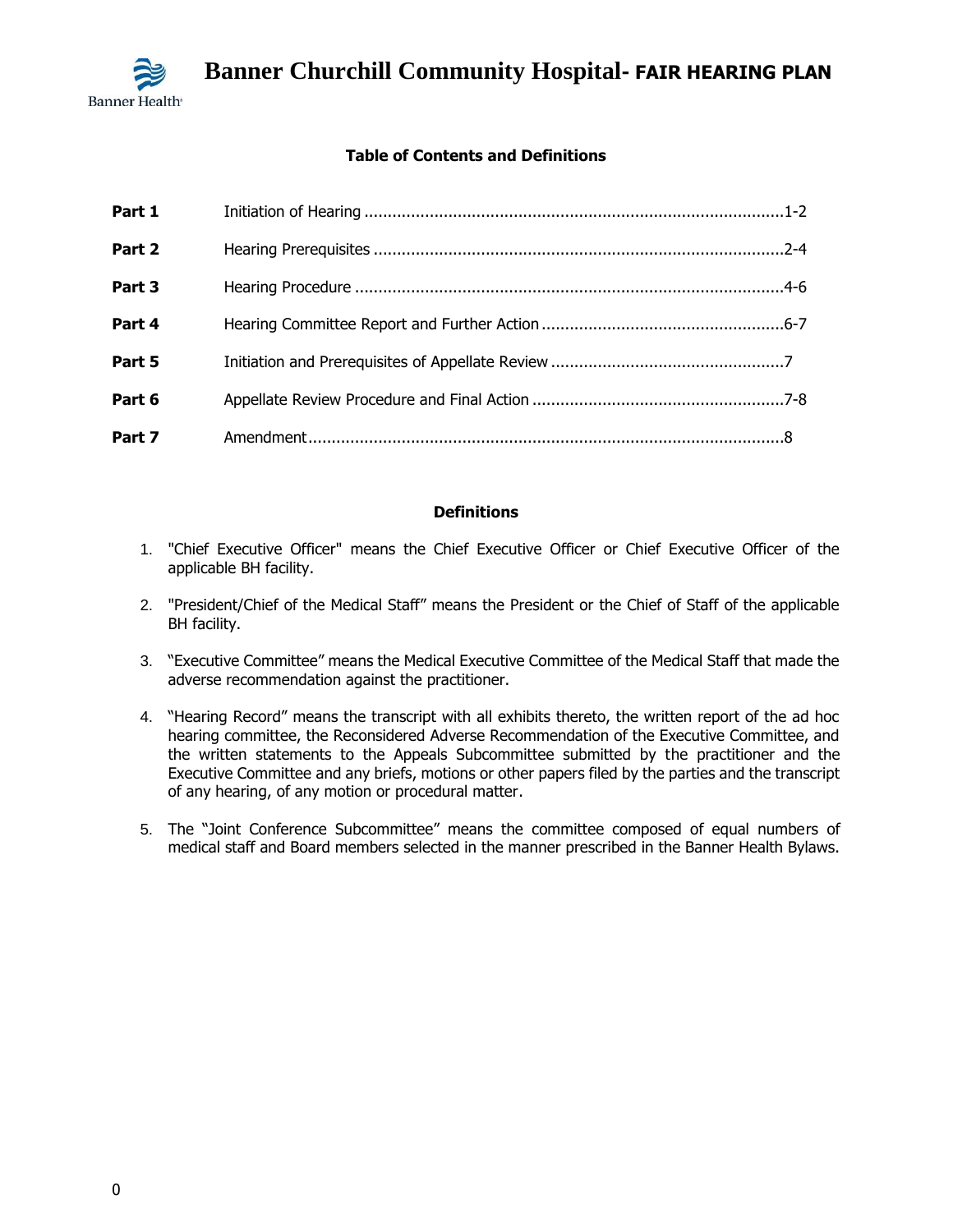

## **PART ONE – INITIATION OF HEARING**

## **1.1 TRIGGERING EVENTS**

Unless any of the following constitutes non-reviewable action as defined under the Medical Staff Bylaws ("adverse action"), a practitioner shall be entitled to a hearing upon timely and proper request if:

- (a) the practitioner's privileges are suspended or otherwise summarily limited;
- (b) the practitioner has been advised that the Executive Committee has made a recommendation to deny, revoke, suspend, reduce or otherwise limit membership and/or privileges; or
- (c) the Care Management and Quality Committee of the Board or the Board ("Board") has declined to ratify a recommendation to approve the practitioner's application for appointment or reappointment or request for clinical privileges ("Board adverse action").

## **1.2 ADVERSE ACTION BY BANNER BOARD**

If the practitioner requests a hearing based a Board adverse action, the hearing process shall proceed in accordance with the Board's fair hearing plan.

## **1.3 NOTICE OF ADVERSE ACTION**

The Chief Executive Officer shall promptly notify the practitioner by Special Notice of a reviewable Adverse Action. Special notice required by this Fair Hearing Plan shall be either hand-delivered, delivered by facsimile or email with confirmation of receipt, or sent by certified mail, return receipt requested. The notice shall:

- (a) Advise the practitioner of the Adverse Action; and contain a concise statement of the practitioner's alleged acts or omissions, a list of the specific records in question, and/or the other reasons or subject matter forming the basis for the Adverse Action;
- (b) Advise the practitioner of his or her right to a hearing upon timely and proper request, and specify that the practitioner has 30 calendar days after receiving the notice within which to submit a written request for a hearing to the Chief Executive Officer;
- (c) State that the failure to submit a request for a hearing within the above stated time period and in the proper manner constitutes a waiver of rights to any hearing or appellate review on the matter that is the subject of the notice;
- (d) Specify the hearing rights to which the practitioner is entitled;
- (e) State that after receipt of a proper, timely request for a hearing, the practitioner will be notified of the date, time and place of the hearing, and the witnesses then expected to testify in support of the adverse action.

## **1.4 MODIFIED ADVERSE ACTION**

The Executive Committee may modify its adverse action or the grounds for the action at any time prior to the fair hearing. The practitioner shall be notified of all such modifications. The practitioner shall not be required to submit a new request for a hearing. However, in the event a practitioner receives notice of any such modification after the hearing has been scheduled, the practitioner may request a postponement. If a request for postponement is made and the Hearing or Presiding Officer determines that the request is reasonable, the hearing will be postponed.

#### **1.5 APPLICABLE BYLAWS AND FAIR HEARING PLAN**

The fair hearing shall be conducted in accordance with the Medical Staff Bylaws and fair hearing plan in effect at the time the notice of adverse action is submitted to the practitioner. However, if the adverse action or bases for adverse action are modified, the fair hearing shall be conducted in accordance with the Medical Staff Bylaws and fair hearing plan in effect at the time the final notice of modified adverse action or modified bases is submitted to the practitioner.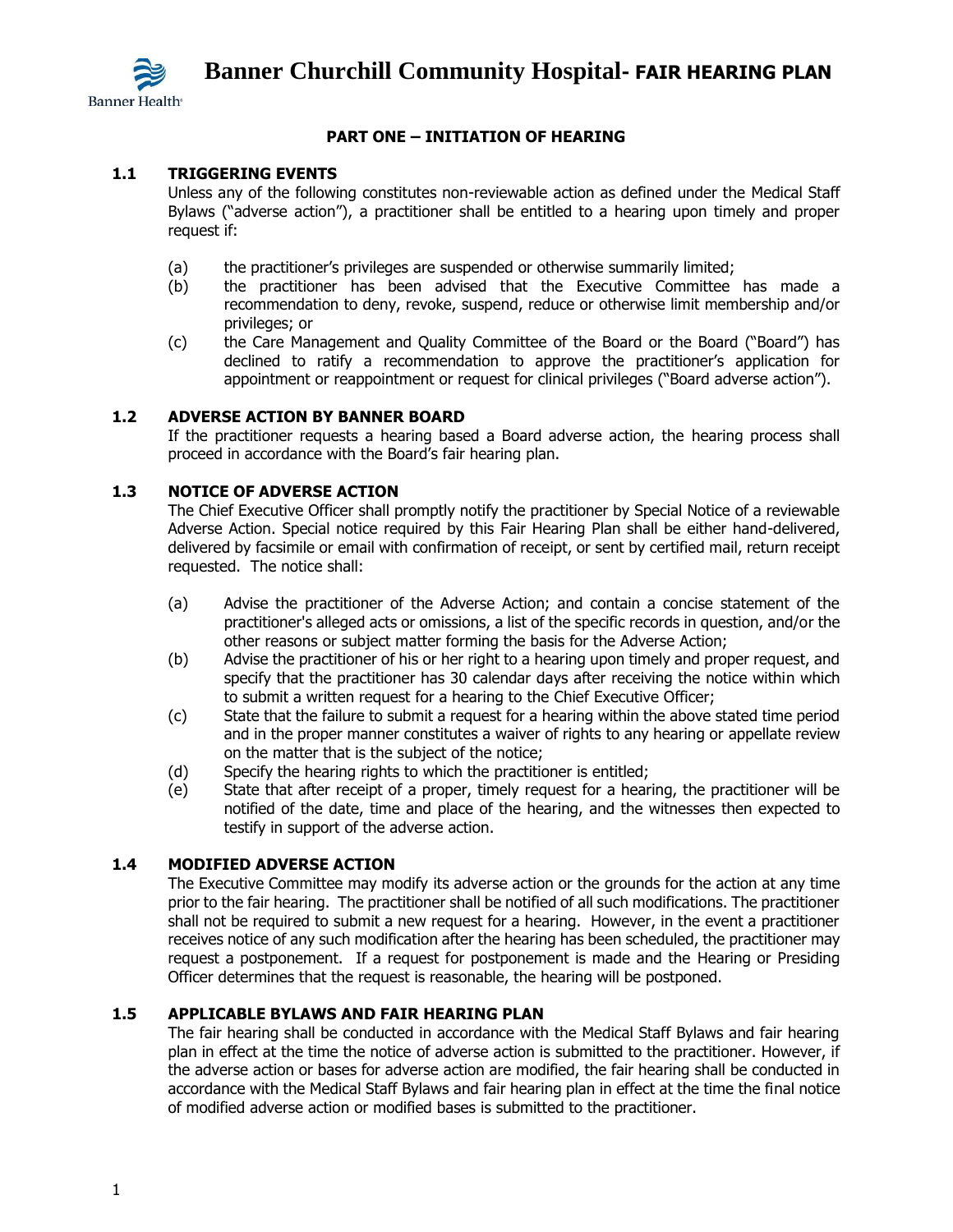

**Banner Health**<sup>®</sup>

## **1.6 REQUEST FOR HEARING**

The practitioner shall have 30 calendar days after receiving a notice under Section 1.2 to submit to the Chief Executive Officer a written request for a hearing.

## **1.7 CONCURRENT HEARINGS**

- 1.7.1 Where the Executive Committee and Executive Committee(s) at one or more other Banner medical centers take adverse action against the same practitioner based on what the Executive Committees deem the same facts or issues. The Executive Committee, in its sole discretion, may elect to participate in a concurrent hearing with the other Executive Committees who elect to participate. The concurrent hearing proceedings shall be conducted in accordance with the Banner Concurrent Medical Staff Hearing Policy in effect at the time of the notice of adverse action or modified notice of adverse action, as applicable.
- 1.7.2 Where the Executive Committee and Executive Committee(s) at one or more other Banner medical centers take adverse action against more than one practitioner based on what the Executive Committees deem the same facts or issues, where the practitioners agree, the Executive Committee, in its sole discretion, may elect to hold and participate in a concurrent hearing with the other Executive Committees who elect to participate. The practitioners will be given written notice of the concurrent hearing and 10 days in which to submit written objection to participate to the President of the Medical Staff who provided the notice. If an objection is not received timely, the practitioner shall waive his/her objection to the concurrent hearing. The concurrent hearing proceedings shall be conducted in accordance with the Banner Concurrent Medical Staff Hearing Policy in effect at the time of the notice of adverse action or modified notice of adverse action, as applicable.

## **1.8 WAIVER BY RESIGNATION**

A practitioner who resigns after an adverse recommendation shall be deemed to waive his or her right to any hearing or appellate review to which he or she might otherwise have been entitled even if he or she timely requested a hearing. The resignation shall constitute acceptance of the recommendation or action, which shall immediately be transmitted to the Board for a final decision.

#### **1.9 WAIVER BY FAILURE TO REQUEST A HEARING**

A practitioner who fails to request a hearing within the time and in the manner specified in Section 1.6 shall be deemed to have waived his or her right to any hearing or appellate review to which he or she might otherwise have been entitled. A waiver shall constitute acceptance of the recommendation or action, which shall immediately be transmitted to the Board for a final decision. The Chief Executive Officer, as soon as reasonably practicable, send the practitioner notice of the Board's decision.

## **PART TWO - HEARING PREREQUISITES**

#### **2.1 NOTICE OF TIME AND PLACE FOR HEARING**

Upon receiving a timely and proper request for hearing, the Chief Executive Officer shall deliver the request to the President of the Staff, who shall schedule the hearing. At least 30 calendar days prior to the hearing, the Chief Executive Officer shall send the practitioner Special Notice of the date, time and place of the hearing, and a list of the witnesses expected to testify on behalf of the Executive Committee. The hearing date shall be set for not less than 30 calendar days nor more than 90 calendar days after the Chief Executive Officer receives practitioner's written request for a hearing. A practitioner who is under suspension then in effect may request that the hearing be expedited. The expedited hearing must be held as soon as the arrangements may reasonably be made, with a goal that the hearing commence within thirty (30) calendar days after the Chief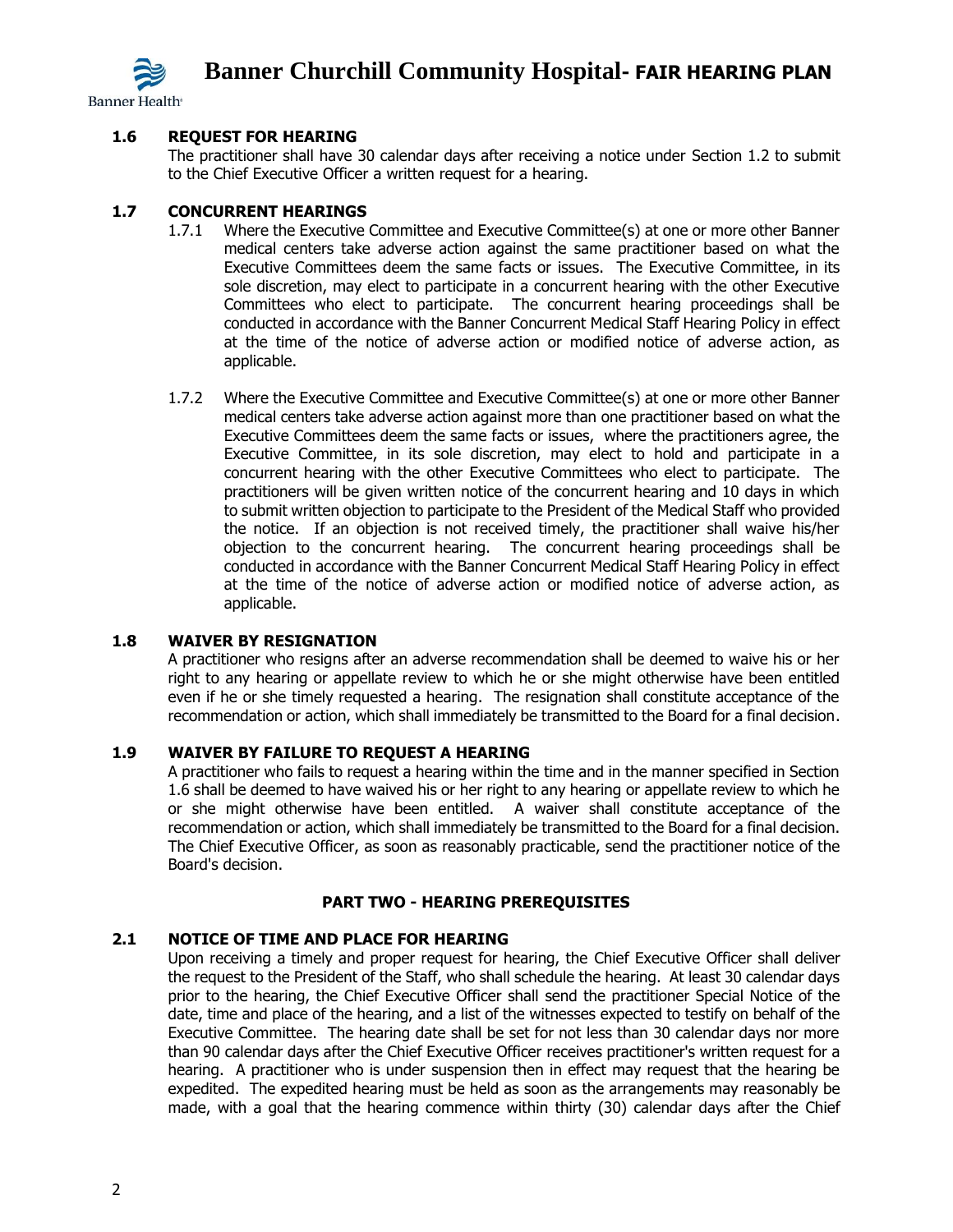

Executive Officer's receipt of the written request for the expedited review.

## **2.2 APPOINTMENT OF HEARING COMMITTEE**

A hearing shall be conducted by a Hearing Committee of at least three (3) members appointed by the President of the Medical Staff. The President shall designate one of the appointees as chairman of the Hearing Committee. If the President is disqualified by reason of conflict of interest or bias (for reasons including being in direct economic competition or having a formal business or professional association with the practitioner), the President-Elect, Treasurer, Past-President or remaining members of the Executive Committee (in that order) shall appoint the committee members and chairman. No person in direct economic competition or having a formal business or professional association with the practitioner shall participate in the selection of the Hearing Committee or its chairman.

No person who has actively participated in the consideration of the Adverse Action, who has a formal business or professional association with the practitioner, who is in direct economic competition with the practitioner, or who is biased regarding the matter, shall serve on the Hearing Committee. Members of the Hearing Committee shall be physicians duly licensed by one of the fifty states and may need not be members of the Banner Medical Staff.

## **2.3 HEARING OFFICER**

The President of the Medical Staff, at his/her discretion may appoint a hearing officer. The hearing officer shall serve as the Presiding Officer; maintain decorum, and rule on matters of law, procedure, and the admissibility of evidence, including the admissibility of testimony and exhibits. The Hearing Officer, in his or her discretion, may hold one or more prehearing conferences with the parties' attorneys (or directly with the practitioner if the practitioner has not retained an attorney) to address and resolve procedural and evidentiary matters. The Hearing Officer may participate in the deliberations and assist in the preparation of a written decision but may not act as an advocate or advisor for either party and may not vote. The Hearing Officer need not be a member of the Medical Staff or a physician and may not be in direct economic competition or affiliation with the practitioner.

## **2.4 PRACTITIONER'S RIGHT TO OBJECT**

The Chief Executive Officer shall promptly notify the practitioner of the names of the Hearing Committee members and Hearing Officer. The practitioner shall have 10 days following a notification, object to the appointment of any member(s). Such objection must be in writing and must include the basis for the objection. If the President or the designee who appointed the Hearing Committee determines that the objection is reasonable, he or she may designate alternative member(s) and shall notify the practitioner of such new member(s). The practitioner may object to any new member(s) by giving written notice of the objection and the reasons therefor.

## **2.5 PRESIDING OFFICER**

If a Hearing Officer is not appointed, the Hearing Committee Chair shall serve as the Presiding Officer. The Presiding Officer shall maintain decorum, rule on matters of law, procedure, and the admissibility of evidence, including the admissibility of testimony and exhibits, and assure that all participants have a reasonable opportunity to present relevant oral and documentary evidence. The Hearing Committee Chair shall be entitled to participate in the Hearing Committee deliberations and vote.

#### **2.6 LIST OF WITNESSES**

The Chief Executive Officer will give the practitioner the MEC's list of expected witnesses at the time the notice of the hearing is provided. At least 10 days prior to the scheduled hearing date (or at least 3 days in the event of an expedited review), the practitioner shall submit to the Medical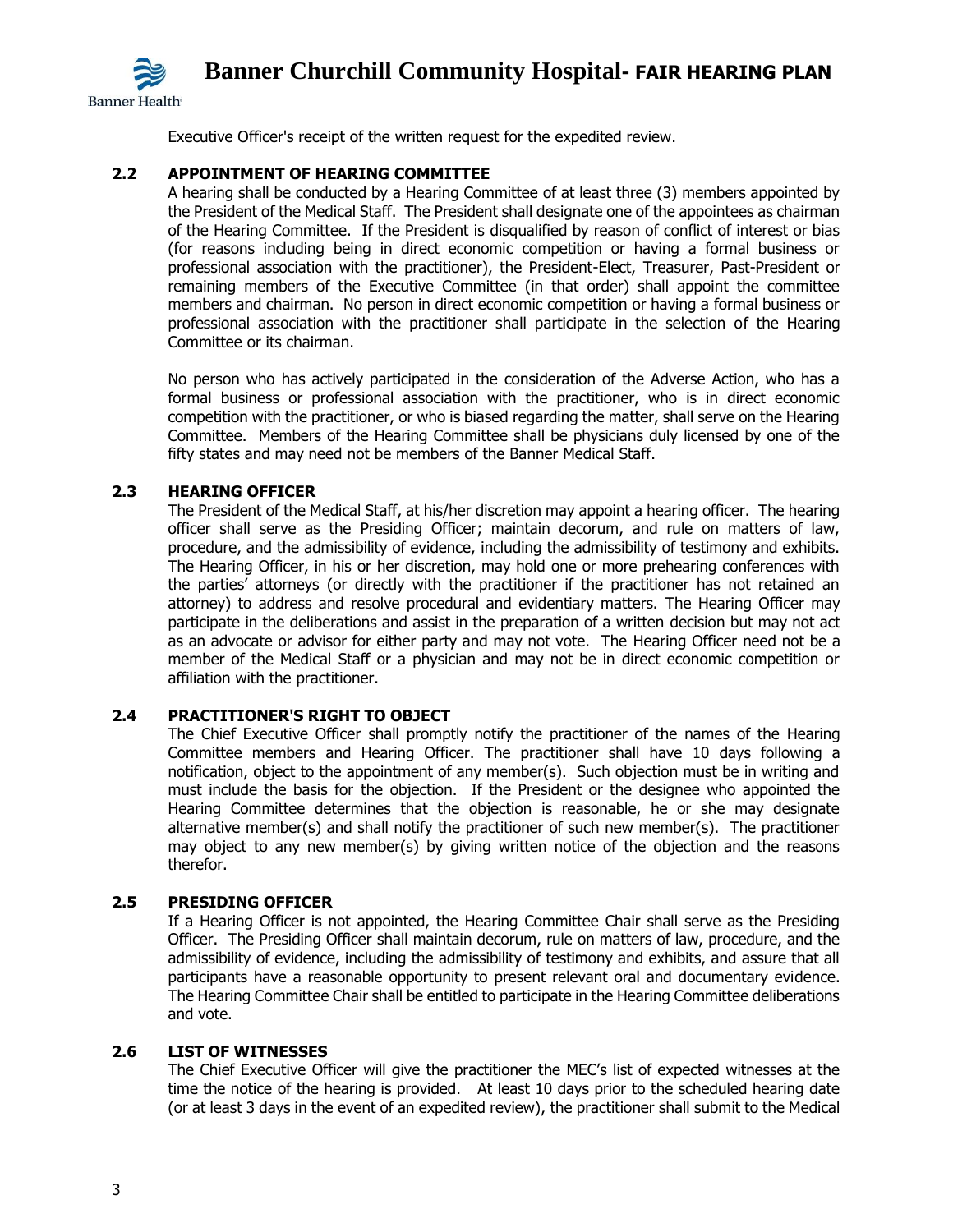

Staff Services Department a list of the names of the individuals, who, as far as is reasonably known, will give testimony or evidence in support of the practitioner at the hearing. Both list of witnesses shall be limited to individuals who can provide testimony relevant to the grounds for the Adverse Recommendation or Action. Such lists shall be amended as soon as possible when additional witnesses are identified or when it is determined that individuals previously listed as witnesses will not testify. The Presiding Officer may permit a witness who has not been listed in accordance with this Section to testify if the Presiding Officer finds that the failure to list such witness was justified, that such failure did not prejudice the party entitled to receive such list, or that the testimony of such witness will materially assist the Hearing Committee in making its report and recommendation. The practitioner and the representative of the Executive Committee/Board will be permitted to testify regardless of whether listed as a witness.

# **2.7 STATEMENTS IN SUPPORT PRIOR TO THE HEARING.**

Each party may submit a statement in support of the party's position prior to the hearing. To do so, the party shall submit five copies of such statement to the Medical Staff Services office at least five days prior to the scheduled date for commencement of the hearing. The party shall also supply a copy of the statement to the other party, a copy to the other party's representative, if any, and a copy to the Hearing Officer, if one has been appointed. The Medical Staff Services Department shall distribute the statements (if any) to members of the Hearing Committee at least three days prior to the scheduled date of the commencement of the hearing.

## **2.8 STATEMENT IN SUPPORT AT THE CLOSING OF THE HEARING**

The parties may provide a statement containing proposed findings of fact and recommendations to be given to the Hearing Committee. The statement must be provided, if at all, to the Presiding Officer at the close of hearing and before the deliberations. The parties shall supply a copy of the statement to the other party or his or her representative.

## **2.9 EXHIBITS**

At least ten days prior to the scheduled date for commencement of the hearing, each party shall give the other party, the Medical Staff Services office and the Hearing Officer, if appointed, a list of exhibits that party intends to present at the hearing and a copy of each exhibit unless previously disclosed to the other party. The Hearing Officer or Presiding Officer may permit the introduction of an exhibit which has not been provided in accordance with this Section if he/she finds that the failure to provide such exhibit was justified, that such failure did not prejudice the party entitled to receive it, and that the exhibit will materially assist the Hearing Committee in making its report and recommendation

## **2.10 DUTY TO NOTIFY OF NON-COMPLIANCE.**

If the practitioner believes that there has been a deviation from the procedures required by this Fair Hearing Plan, the Concurrent Hearing Policy or applicable law, the practitioner shall promptly notify the Chief of the Medical Staff of such deviation including the applicable citation. If the President of the Medical Staff agrees that a deviation has occurred, is substantial and has created demonstrable prejudice, he or she shall correct such deviation. The practitioner shall be deemed to have waived any violation of the Bylaws, this Fair Hearing Plan, the Concurrent Hearing Policy or law not raised timely pursuant to this Section.

## **PART THREE - HEARING PROCEDURE**

#### **3.1 PERSONAL PRESENCE**

The right to a hearing shall be waived if the practitioner fails, without good cause, to appear for and remain at the hearing. The personal presence of the practitioner is required throughout the hearing. The presence of the practitioner's counsel or other representative does not constitute the personal presence of the practitioner. The waiver has the same force and effect as a failure to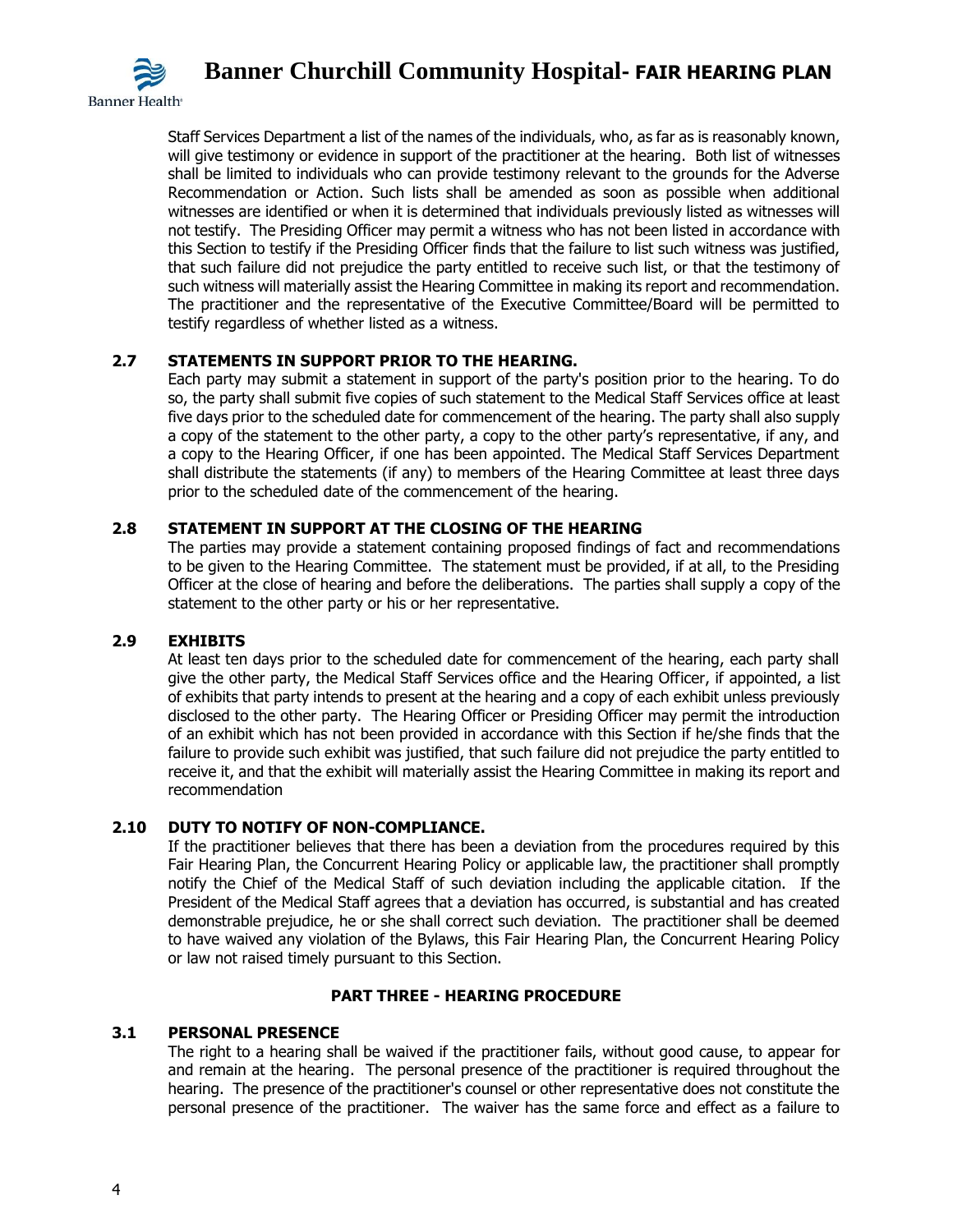**Banner Health**<sup>®</sup>

request a hearing. The Hearing Officer or Presiding Officer shall determine what constitutes "good cause."

## **3.2 REPRESENTATION**

The practitioner may be represented at the hearing by legal counsel or any other person of the practitioner's choice. Each party shall notify the other party and the Hearing Officer or Presiding Officer of the identity of the party's representative at least ten (10) days before the scheduled hearing commencement date.

#### **3.3 RIGHTS OF PARTIES**

During a hearing, each party shall have the following rights, subject to the rulings of the Hearing Officer or Presiding Officer, relating to the admissibility of evidence and provided that such rights shall be exercised in a manner that permits the hearing to proceed efficiently and expeditiously:

- (a) To call, examine and cross-examine witnesses;
- (b) To present relevant evidence;
- (c) To rebut any evidence;
- (d) To submit a written statement in support of such party's position prior to the hearing in accordance with Section 2.7
- (e) To submit a written statement in support of such party's position at the close of the hearing in accordance with Section 2.8;
- (f) To have a record made of the proceedings, copies of which may be obtained by the practitioner upon payment of any reasonable charges associated with the preparation thereof, and
- (g) To receive the written recommendations of the Hearing Committee and the Executive Committee/Board and, if the reconsidered recommendation is appealed, the written recommendation of the Appeals Subcommittee of the Board, all of which must include a statement of the basis for the decision.

#### **3.4 PROCEDURE AND EVIDENCE**

The hearing need not be conducted according to rules of law relating to the examination of witnesses or presentation of evidence. At the discretion of the Hearing Officer or Presiding Officer, any relevant matter or evidence may be considered. The practitioner may be examined by the Executive Committee representative and the Hearing Committee regardless of whether the practitioner testifies on his or her own behalf. The Hearing Committee may ask questions of witnesses, call additional witnesses, or request documentary evidence if deemed appropriate. The Hearing Officer or Presiding Officer may order that oral evidence be taken only on oath.

#### **3.5 BURDEN OF PROOF**

The Executive Committee shall first present evidence in support of the Adverse Action or Recommendation. Thereafter the practitioner has the burden of demonstrating, a preponderance of the evidence, that the Adverse Action or Recommendation lacks any substantial factual basis or is otherwise arbitrary, unreasonable or capricious.

#### **3.6 HEARING RECORD**

A record of the proceedings shall be kept by a court reporter.

#### **3.7 POSTPONEMENT**

Requests for postponement or continuance of a hearing may be granted by the Hearing Officer or Presiding Officer only upon a timely showing of good cause.

## **3.8 RECESSES AND ADJOURNMENT**

Upon a timely showing of good cause, the Hearing Officer or Presiding Officer may recess and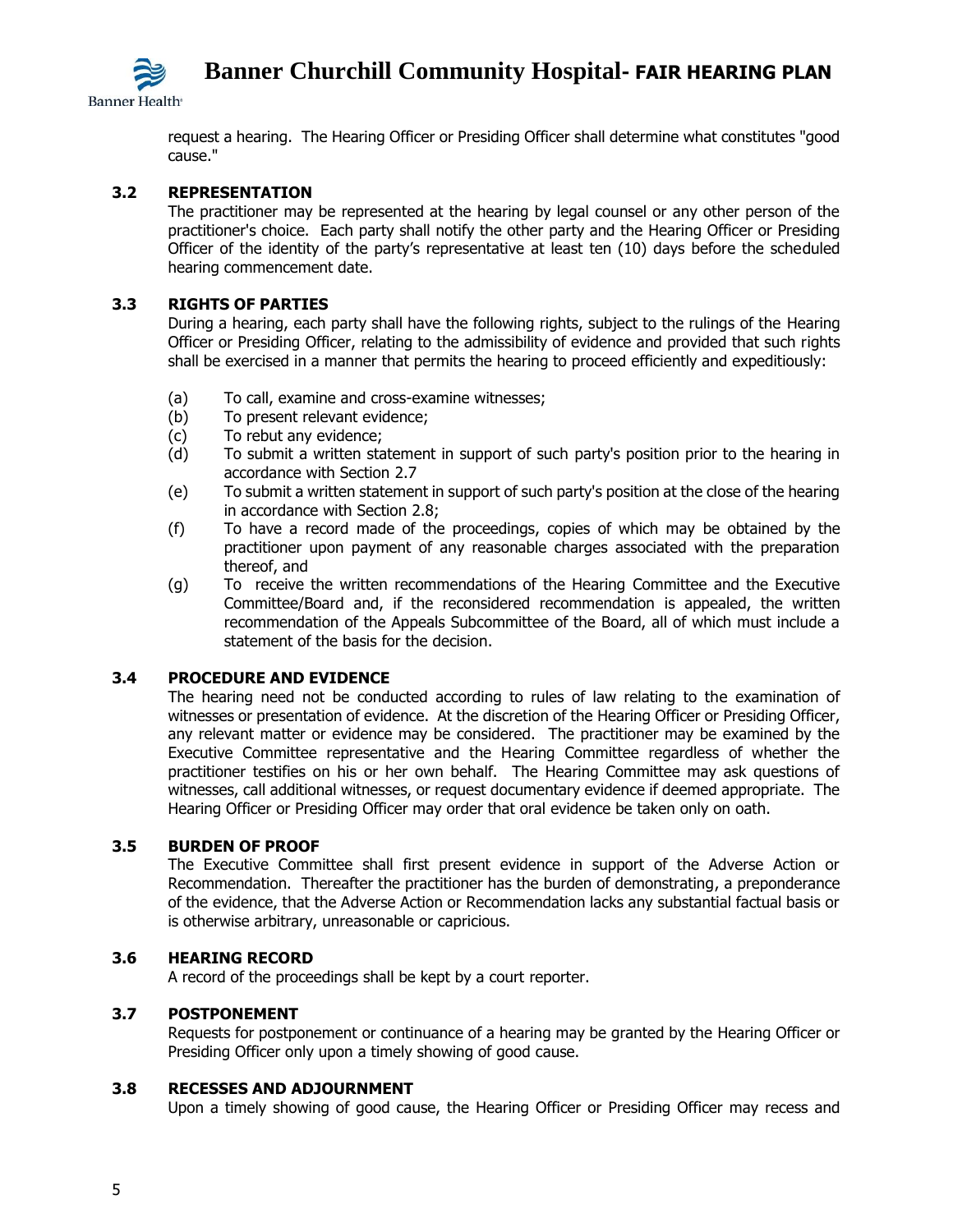

reconvene for the convenience of the participants or for the purpose of obtaining new or additional evidence or consultation. Upon conclusion of the presentation of oral and written evidence, the hearing shall be adjourned. The Hearing Committee shall, at a time convenient to itself, but no later than ten days after adjournment of the hearing, conduct its deliberations outside the presence of the parties.

## **3.9 DELIBERATIONS**

In reaching its conclusions of fact and making its recommendations, the Hearing Committee must act:

- (a) In the reasonable belief that the recommendation is in furtherance of quality health care.
- (b) After a reasonable effort to obtain the facts of the matters; and
- (c) In the reasonable belief that its recommendations are warranted by the facts known after reasonable effort to obtain such facts.

## **PART FOUR – HEARING COMMITTEE REPORT AND FURTHER ACTION**

#### **4.1 HEARING COMMITTEE REPORT**

Within 10 days after adjournment of the hearing, the Hearing Committee shall make a written report of its findings and recommendations. The report shall include a statement of the basis for the recommendations. The Hearing Committee shall forward the report along with the record and any other documentation to the Medical Staff Services Office, which will deliver such documentation to the Executive Committee or for an action taken by the Board, to the Chief Executive Officer.

## **4.2 ACTION ON HEARING COMMITTEE REPORT**

At its next regularly scheduled meeting after receipt and consideration of the Hearing Committee report, the Executive Committee shall affirm, modify or reverse its previous Adverse Action (the "reconsidered determination"). The Executive Committee shall state the basis for its reconsidered determination. The Executive Committee instead may refer the matter back to the Hearing Committee for further fact finding and clarification of issues that need resolution before final action is possible. The chairman of the Hearing Committee or his designee shall be present to discuss the findings and recommendations of the Hearing Committee at the meeting of the Executive Committee Medical Staff Subcommittee.

#### **4.3 NOTICE AND EFFECT OF RESULT**

#### **4.3.1 NOTICE**

As soon as is practicable, but in no event longer than ten (10) days after the Executive Committee makes its reconsidered determination based on the hearing, the Chief Executive Officer shall send the practitioner a copy of the Hearing Committee's report and the reconsidered determination of the Executive Committee including a statement of its basis.

#### **4.3.2 EFFECT OF FAVORABLE RESULT**

When the reconsidered determination of the Executive Committee is favorable to the practitioner, the Chief Executive Officer shall promptly forward it, together with all supporting documentation to the Board where appropriate. The Board shall adopt the reconsidered determination if it is supported by substantial evidence. A favorable reconsidered determination of the Board shall be its final action on the matter.

#### **4.3.3 EFFECT OF ADVERSE RESULT**

Where the reconsidered determination remains adverse to the practitioner, the Chief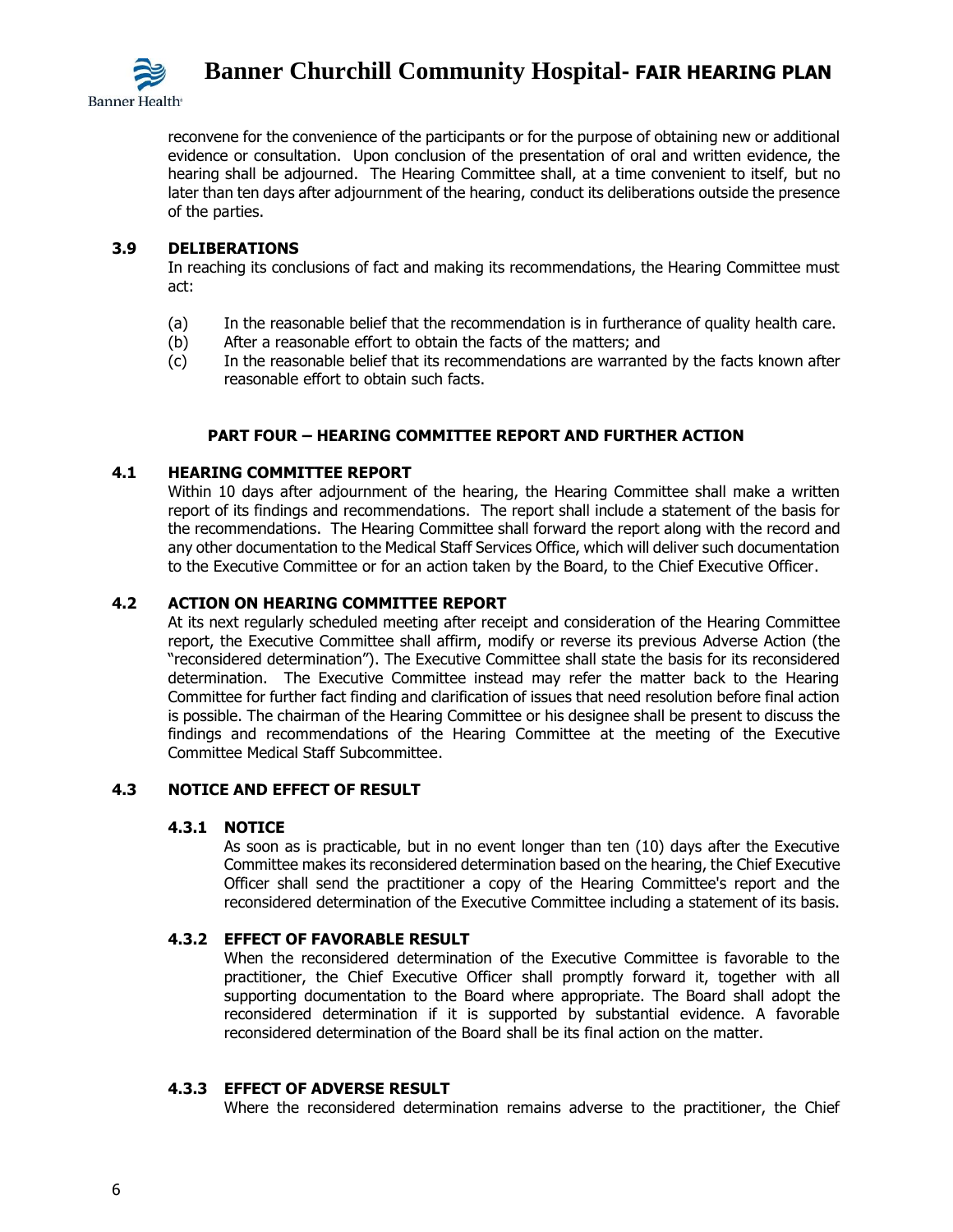

Executive Officer shall promptly notify the practitioner by special notice of the adverse determination, the practitioner's appeal rights and any consequences of waiving those rights. The Chief Executive Officer shall forward the adverse reconsidered determination, with supporting documentation and a statement of its basis, to the General Counsel if the practitioner requests appeal rights. The Banner Health Appellate Review Policy set forth appellate review procedures including notice and waiver provisions.

## **PART FIVE - APPELLATE REVIEW**

The Board shall provide appeal rights to Medical Staff members entitled to such rights under these Bylaws in accordance to Banner Health Board's Appellate Review Policy. The practitioner shall have 10 days after receiving notice of the right to appellate review of the Executive Committee's Reconsidered Adverse Recommendation to file a written request for appellate review with the Administrator or with the General Counsel of Banner Health if a Concurrent Hearing has been held. The written request for appellate review shall include an identification of the grounds for appeal and a clear and concise statement of the facts in support of the appeal as required by the Appellate Review Policy.

Upon practitioner's request for an appellate review, a copy of the policy current at that time will be provided to the practitioner. That policy shall govern the procedures for the appellate review, if any.

## **PART SIX - FINAL ACTION**

## **6.1 ACTION TAKEN BY THE APPEALS SUBCOMMITTEE**

As soon as practicable after adjournment of the appellate review, the Appeals Subcommittee shall prepare its report and recommendation. The General Counsel shall send a copy of the report and recommendation to the practitioner and to the President/Chief of the Medical Staff for transmittal to the Executive Committee. The report and recommendation will be presented to the Medical Staff Subcommittee, which will make a recommendation to the BH Quality and Care Management Committee.

## 6.1.1 **APPEALS SUBCOMMITTEE IN ACCORD WITH THE EXECUTIVE COMMITTEE**

If the Appeals Subcommittee's recommendation is in accord with the Executive Committee's last recommendation in the matter, the Medical Staff Subcommittee shall promptly forward its recommendation to the Quality and Care Management Committee along with all relevant documentation.

#### 6.1.2 **APPEALS SUBCOMMITTEE NOT IN ACCORD WITH THE EXECUTIVE COMMITTEE**

If the Appeals Subcommittee's recommendation differs from the Executive Committee's last recommendation, the Medical Staff Subcommittee may make a recommendation to the Quality and Care Management Committee or refer the matter back to the Executive Committee for further consideration.

# **6.2 SPECIAL JOINT CONFERENCE REVIEW**

Prior to a recommendation by the Medical Staff Subcommittee or the Quality and Care Management Committee or a decision by the Board that differs from the Executive Committee's last recommendation, the Executive Committee may request review by a special Joint Conference Subcommittee; provided however that the Executive Committee is entitled to only one Joint Conference review with respect to the adverse recommendation against the practitioner. As soon as practicable after receiving a matter referred to it, a special Joint Conference Subcommittee shall